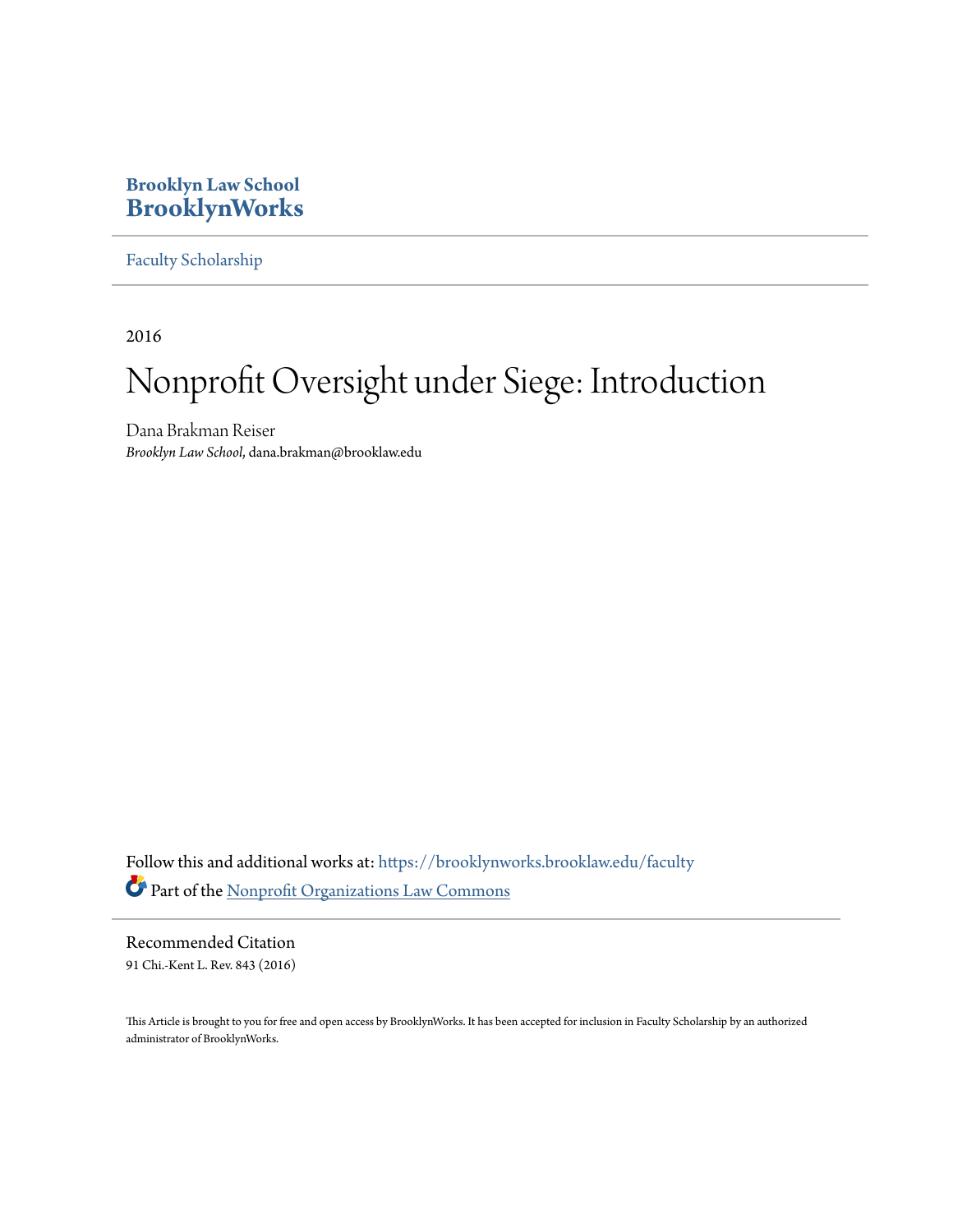## NONPROFIT OVERSIGHT **UNDER SIEGE**

## **INTRODUCTION**

# **DANA** BRAKMAN REISER\*

Across the globe today, nonprofit regulators are under siege. In a variety of ways and for myriad reasons, those entrusted with oversight of charity and civil society are increasingly scrutinized, criticized, marginalized and attacked. The articles that follow this introduction tell compelling stories of the increasingly grave challenges nonprofit regulators face around the world. Taken together, they offer both lessons and warnings for those who study and advocate for the nonprofit sector, which cannot thrive without legitimate and effective oversight.

Notably, the roots of this symposium issue lie in another Chicago-Kent Law Review symposium on nonprofit law, held in 2004 and published the following year.' That earlier symposium, entitled *Who Guards the Guardians?: Monitoring and Enforcement of Charity Governance,* focused its attention on the accountability of charity fiduciaries. It was held at what in hindsight looks like a high point in government interest in and critique of nonprofit governance in general and the performance of charity fiduciaries in particular. Bringing together scholars from around the globe in the shadow of recently released Senate Finance Committee staff proposals, the conversation focused on the meaning of accountability for nonprofit leaders, and how various legal systems pursued it.

The symposium from which the articles here are drawn was held at Chicago-Kent College of Law on November **19,** 2015, and again brought together leading domestic and international scholars of nonprofit law. The dialogue in 2015 again included discussion and comparison of the experiences in many diverse countries, but the focus had shifted dramatically. **A** decade ago, nonprofit fiduciaries and other leaders were experiencing the harshest criticisms; today it is nonprofit

**Professor of Law, Brooklyn Law School.**

**<sup>1.</sup>** *See* Symposium, Who Guards the Guardians?: Monitoring and Enforcement of Charity *Governance,* **80 CHI.-KENT** L. REv. 543 (2005).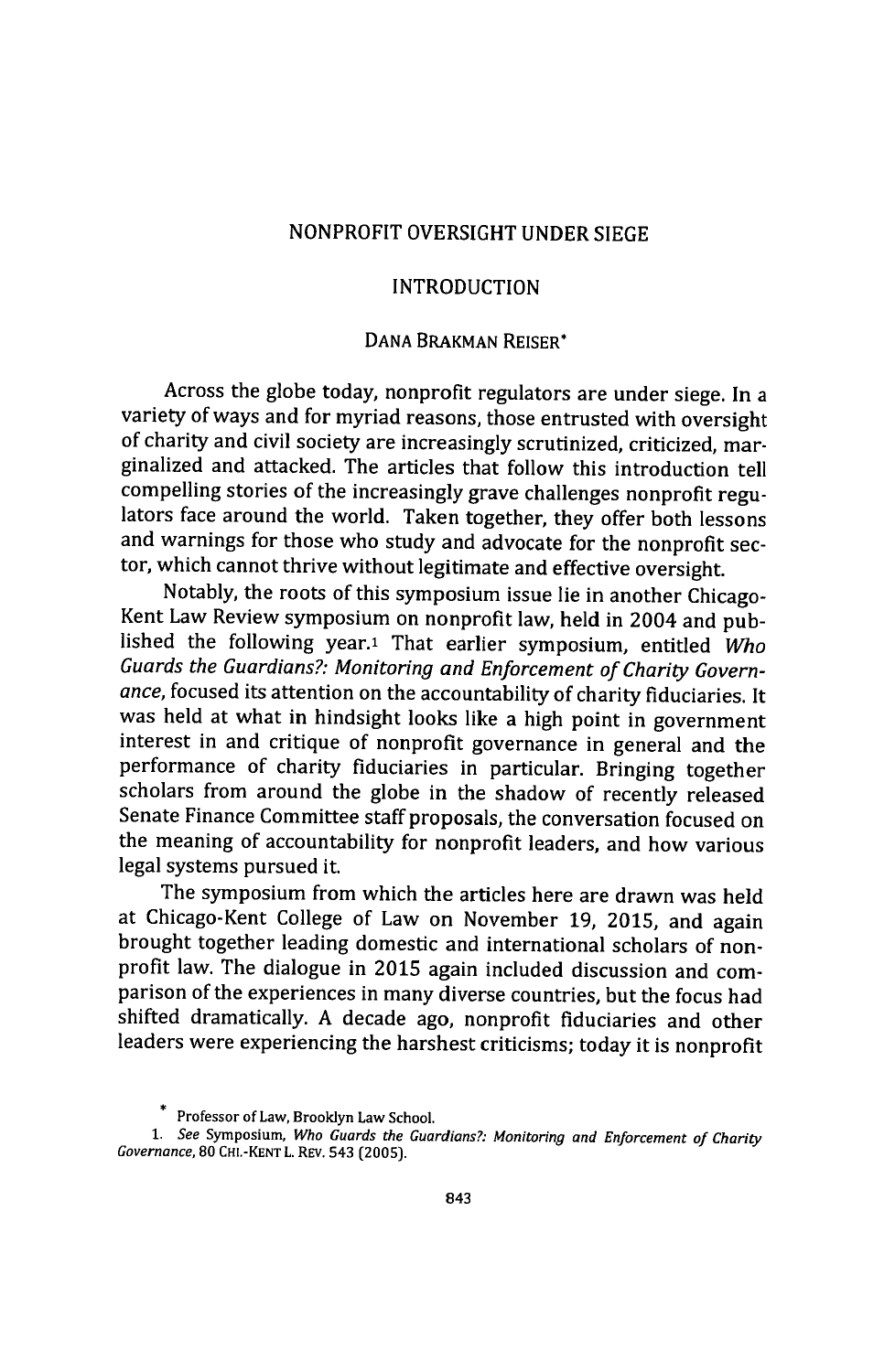regulators who appear in the cross-hairs. Further, the attacks have become more pointed. Rather than looking for solutions to ensure organizational guardians will be accountable, today's critiques question the legitimacy of regulators themselves and challenge the very idea of nonprofit regulation.

Our speakers' presentations elicited many thoughtful questions and comments, both from their fellow panelists and the lively audience the symposium attracted. Attendees included additional scholars, many of whom were attending the simultaneous annual meeting in Chicago of the Association for Research on Nonprofit Organizations and Voluntary Action. We also benefitted from the insights of nonprofit regulators, attorneys practicing in the area, and leaders of local nonprofit organizations. The articles included in this issue profited greatly from this discussion, and will allow regulators, advocates and scholars to see the broader trends into which these often disheartening national stories fit.

The symposium articles fall broadly into two groups. The initial three articles address the domestic context, reporting and analyzing challenges to nonprofit regulators in the **U.S.** The remaining five articles-(including one to be published in a future volume, but described here)-look abroad. They share the experiences of nonprofit regulators under scrutiny in a wide range of countries. The first two Parts of this introduction summarize these contributions. The final Part draws out the common threads and guidance to be found among these diverse stories, followed **by** a brief conclusion.

#### **I. CHALLENGES** TO NONPROFIT **REGULATION IN** THE **U.S.**

The scandal that emerged in **2013** out of IRS review of applications for tax exemption is the starting point for our U.S.-focused articles. Evelyn Brody and Marcus Owens explain the developments leading up to it and the IRS' dramatic actions since, warning that the response may be laying the groundwork for new troubles down the road.2 Recognizing how the scandal hobbled the potential for IRS regulation in the area and the FEC's political stalemate, Linda Sugin considers whether and how state attorneys general might step in to regulate nonprofits' political activities.3 Finally, Lloyd Mayer's contribution

*<sup>2.</sup> See* Evelyn Brody **&** Marcus Owens, *Exile to Main Street: The I.R.S.'s Diminished Role in Overseeing Tax-Exempt Organizations,* **91** CHI.-KENTL. REV. **859 (2016).**

*<sup>3.</sup> See* Linda Sugin, *Politics, Disclosure, and State Law Solutions for 501* **(c)(4)** *Organizations,* **91** CHI-KENT L. REv. **895 (2016).S**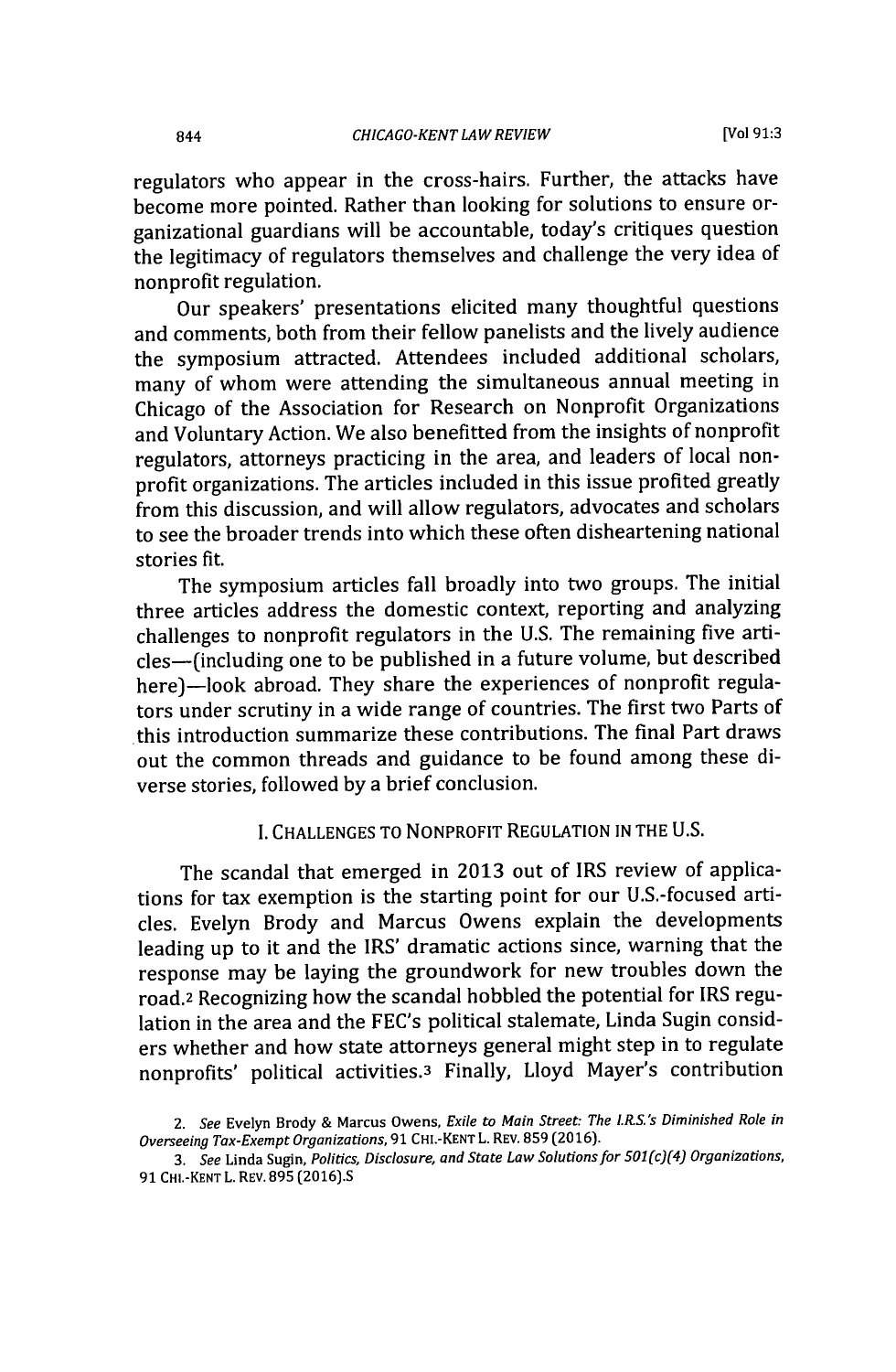takes a step back from this particular turn of events to evaluate the fragmented American system of nonprofit regulation more generally.4

Before recounting the "sorry saga of the recent unpleasantness"s at the IRS, Brody and Owens begin **by** unpacking the arcane and complex framework regulating the advocacy and political activity of taxexempt nonprofits.6 Nonprofits that are tax-exempt under Internal Revenue Code **§** 501(c)(3) are barred from all participation in political campaigns and may engage only in insubstantial lobbying efforts.7 **So**cial welfare organizations exempt under Code **§** 501(c)(4), **by** contrast, may engage in unlimited lobbying activity and may participate in political campaigns so long as such efforts are not their primary activity.8 For organizations that will primarily engage in political campaigns, exemption is available under Code **§ 527** as a political action committee.9 Neither contributions to social welfare organizations nor those to political action committees will generate tax deductions for donors, however, in distinction to the tax treatment of gifts to **§ 501(c)(3)** charities. Crucially, **§ 527** organizations must disclose their donors publicly, while donors to  $501(c)(4)$  groups may remain anonymous.<sup>10</sup> When *Citizens United v. FEC* cleared a path for corporations, including nonprofit corporations, to make unlimited independent expenditures, applications for 501(c)(4) status increased dramatically.11

The IRS made a critical mistake in dealing with this upsurge in applications **by** screening applications for more fulsome review **by** searching for those organizations with political terms in their names.<sup>12</sup> When news of this practice entered the tense and partisan political climate, strong reactions followed: a Department of Justice investigation, congressional hearings, a media blitz and endless grandstanding.13 The Treasury Department did issue proposed new regulations to clarify  $501(c)(4)$  status in late 2013.<sup>14</sup> But these were met with such overwhelming dissatisfaction that the government withdrew them,

4. See Lloyd Hitoshi Mayer, Fragmented Oversight of Nonprofits in the United States: Does it Work? *Can it* Work?, **91** CHI.-KENT L. REV. **937 (2016).**

- **5.** Brody **&** Owens, supra note 2, at 860.
- **6.** See id. at **861-62.**
- **7.** See id. at **862.**
- **8.** See *id.* at **863.**
- **9.** See id. at **863-64.**
- **10.** See *id.* at 864.
- **11.** See id. at **865.**
- 12. See id. at **865-66.**
- **13.** See id. at **866-68.**
- 14. See id. at **868-69.**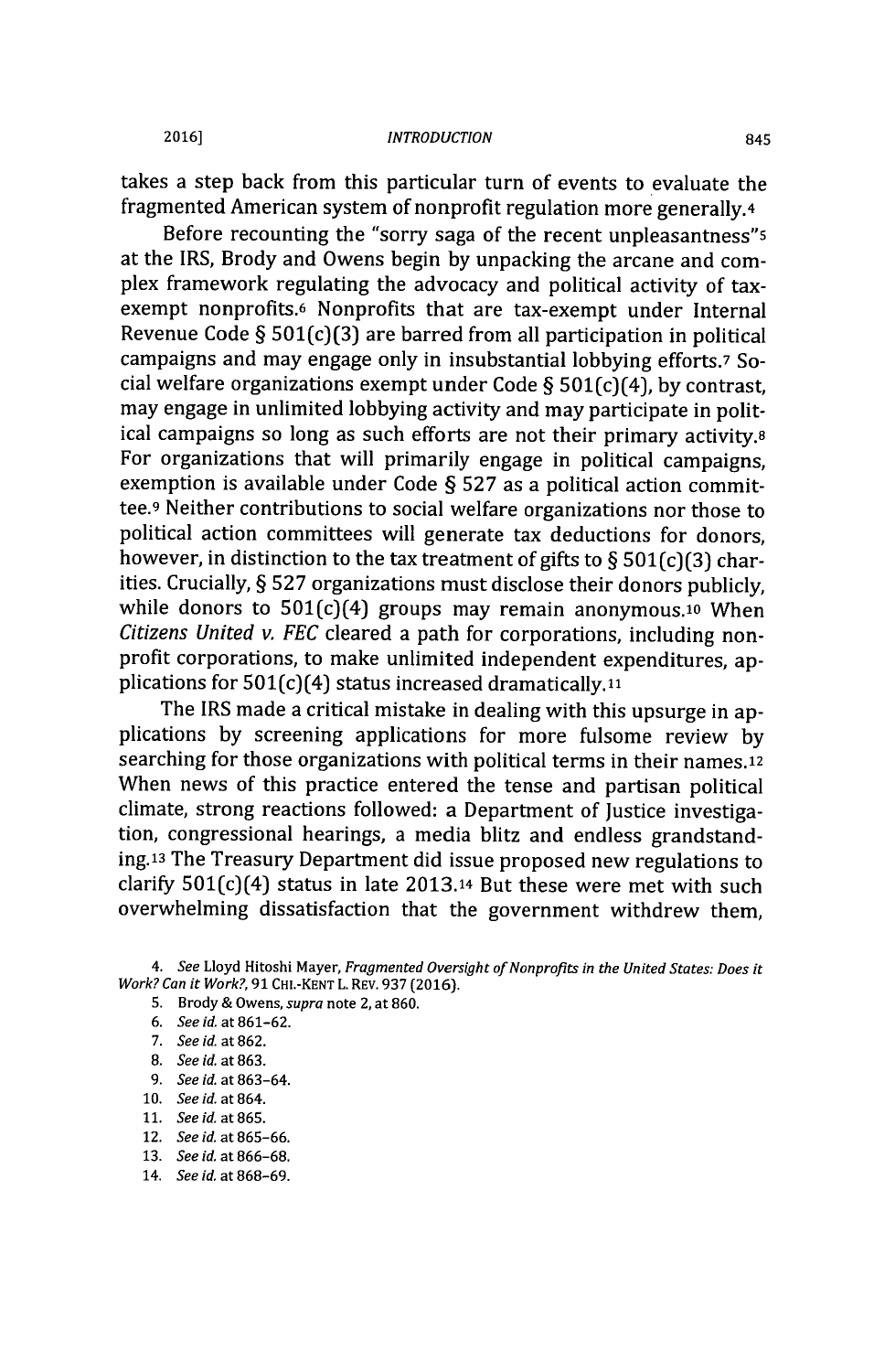and the latest budget deal prohibits any spending on revising them through September **2016.15**

In the meantime, the IRS was purged of its top management, including the entire experienced leadership in the exempt organizations area.<sup>16</sup> After reassigning the technical legal staff to the Office of Chief Counsel, the agency relocated the new leadership of the exempt organizations unit from Washington **D.C.** to Cincinnati, and put in place a **highly** streamlined process for applications for 501(c)(3) status for small organizations.<sup>17</sup> The intense scrutiny and criticism the IRS experienced in response to the scandal also caused it to struggle to maintain adequate funding from Congress.18 Brody and Owens recognize that today's determination process is faster than in years past. They warn, however, that the response of curtailing the IRS role in nonprofit regulation creates new opportunities to game the system and skirt the limitations on exempt activities.19 They advocate incremental reforms to mitigate these harms, including a more robust evaluation of new small organizations' applications for exempt status.20

Linda Sugin's article picks up the story here. The aftermath of the IRS scandal and the perpetual deadlock of the Federal Election Commission leave her with little hope for federal regulation of electoral dark money funneled through nonprofit organizations.21 Her article queries whether the states might play a useful gap-filling role.

Sugin begins with the forays **by** two states into this area: California and New York. California's regulations, promulgated in 2014, require 501(c)(4) organizations spending money on state elections and ballot measures to report their donors to regulators, and to disclose their top donors publicly.22 The regulation also takes pains to pierce through the layers of organizations sometimes employed to obscure donor identities.23 New York acted twice on these issues. In **2013,** new regulations applying to non-charitable nonprofit organizations required reporting of expenditures on state election activity as well as

- **15.** *See id. at 869.*
- **16.** *See id.* **at 867-68.**
- **17.** *See id. at* **874-78.**
- **18.** *See id. at* **872, 881-82.**
- **19.** *See id. at* **883-89.**
- **20.** *See id.* **at 889-91.**
- **21.** *See Sugin, supra* **note 3, at 896-903.**
- **22.** *See id. at* **904-05.**
- **23.** *See id.* **at 905-06.**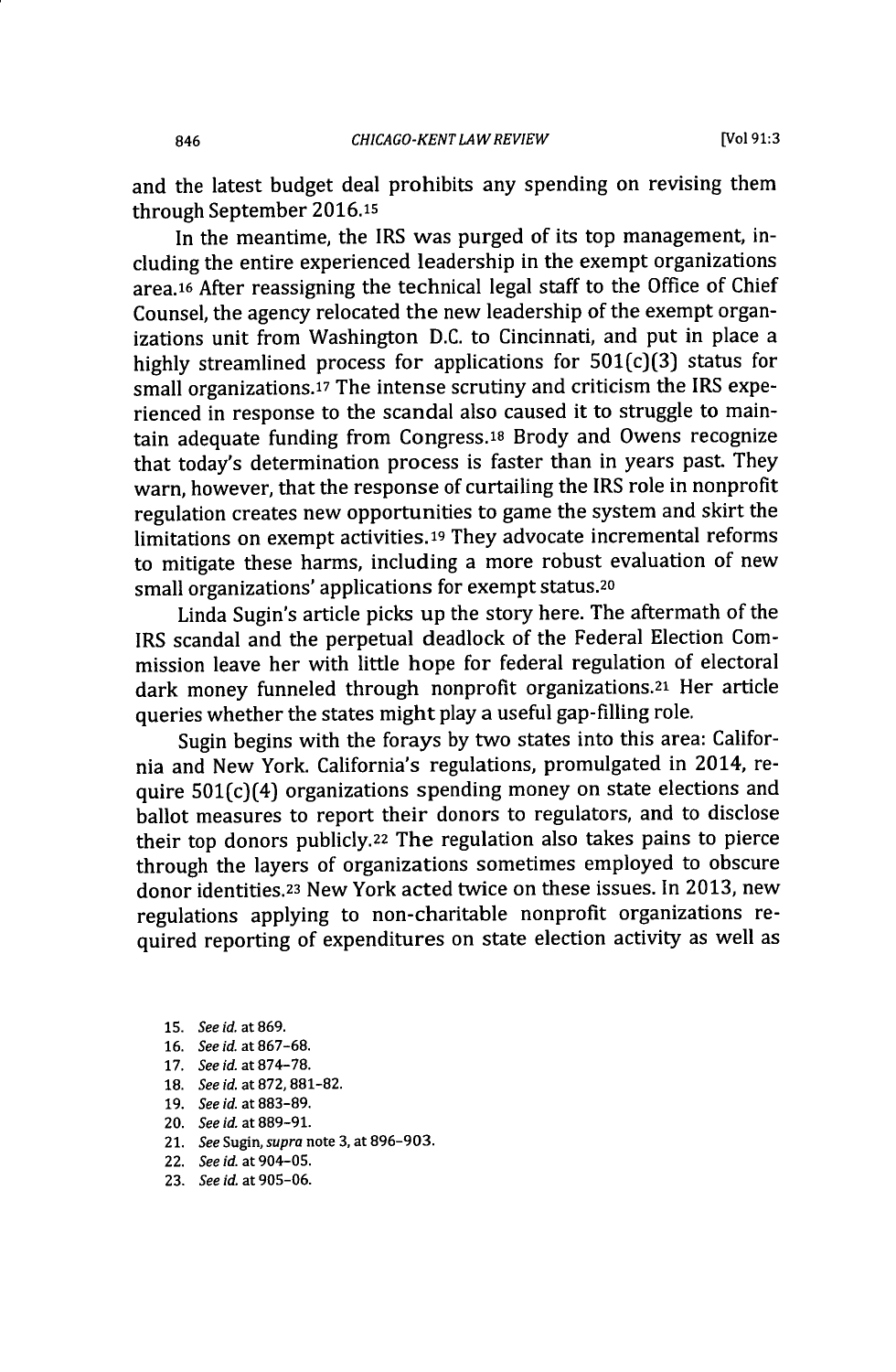disclosure of donor names, which would be posted publicly.24 These regulations were withdrawn in June 2014, when the state amended its election legislation.25 The new election law focuses broadly on reporting of election expenditures **by** a range of organizations, not merely nonprofits.26 Notably, it requires only that these expenditures and contributor names be reported to state officials; the public disclosure element was lost.<sup>27</sup>

Sugin then identifies the relevant policy goals in combatting dark money, and considers how they map onto the regulatory prerogatives of the states. The many and varied policy goals include equalizing political power; to "creat[ing] frictions"28 that make it difficult for out-ofstate groups to influence state elections; fighting voter and donor fraud; and protecting the reputation of the charitable sector.29 She argues that to craft apt solutions, states will need to tailor their regulatory interventions to their desired set of goals, and warns they must act carefully to avoid constitutional violations.30

These early case studies illuminate what state involvement has to offer the regulation of dark money in the **U.S.** While not a replacement for nationwide efforts to reduce the role of unaccountable funds in elections, they may help protect charities from disparagement, and donors from being led astray. <sup>3</sup>1 In addition, states may operate as laboratories to generate experience with a variety of approaches from which national regulation may take useful lessons if the gridlock in Washington ever clears.32

Lloyd Mayer reminds us that the combination of state and federal jurisdiction is not unique to regulation of nonprofits' political activities. Shared power pervades nonprofit law. In the **U.S.,** state law governs the formation of nonprofit organizations, and states are responsible for enforcing the obligations of their fiduciaries, ensuring preservation and appropriate use of charitable assets, and regulating charitable solicitation activity; states also have the power to grant and condition

- **24.** *See id. at* **907-08.**
- **25.** *See id. at 909.*
- **26.** *See id. at* **909-10.**
- **27.** *See id.* **at 910.**
- **28.** *Id. at 912.*
- **29.** *See id. at* **911-17.**
- **30.** *See id. at* **918-28.**
- **31.** *See id. at* **928-35.**
- **32.** *See id. at* **931-32.**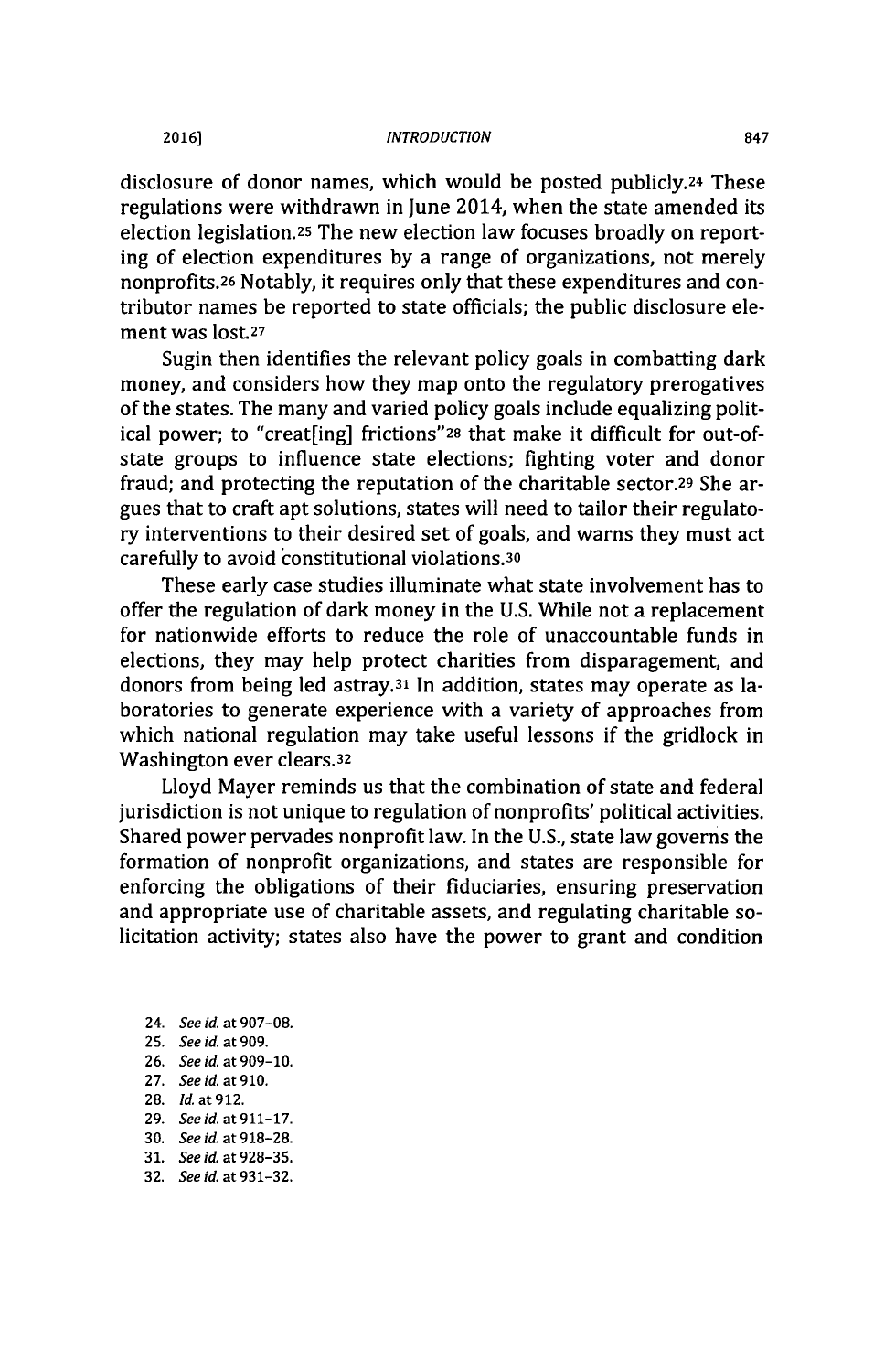state tax benefits.33 Federal tax authorities bestow and police federal tax benefits, including exemption and eligibility to receive deductible contributions.34 And over the years, Congress and federal tax regulators have made increasing incursions into regulating nonprofit governance, especially self-dealing **by** organizational leaders.35

This fragmentation across state and federal authorities also occurs in many other regulatory contexts, and recent literature suggests that such multiple regimes offer both advantages and disadvantages.<sup>36</sup> Fragmentation creates the risk of duplicative regulation, increased compliance burdens, races to the bottom and obscuring accountability.37 But, as Sugin's piece argues as well, fragmentation also allows for beneficial experimentation.38 At the same time, fragmentation can reduce the risk of under-regulation, allow different regulators to develop complementary expertises, and decrease the likelihood of agency capture, among other benefits.39 Mayer carefully assesses how these benefits and drawbacks balance out in the nonprofit context.40

He concludes that the consequences of fragmented regulation in the nonprofit space have been primarily on the positive side, particularly as a means to counteract the resource constraints that hamper all nonprofit regulators.41 Improvements remain possible, though. Mayer echoes the oft-heard call for improved coordination of state and federal information-gathering.42 He also advocates a provocative proposal for consolidating financing for nonprofit regulation across all levels of government.43

#### **II.** NONPROFIT OVERSIGHT **UNDER SIEGE** ABROAD

The next group of papers turns our attention to developments abroad. Each of these five articles tells the story of a different regulator or group of regulators operating in a different political environment. Our contributors explore developments in Europe, Asia, Australia and

- **33.** *See Mayer,* supra **note 4, at 939-41.**
- **34.** See id. at 941. **35.** See id. at **941-42. 36.** See id. at 944-46. 37. See id. at 947-48. **38.** See id. at 946-47. **39.** See id. **40.** See id. at **948-59. 41.** See id at **959.**
- 
- **42.** See id. at **960-62.**
- 43. See id. at **962-63.**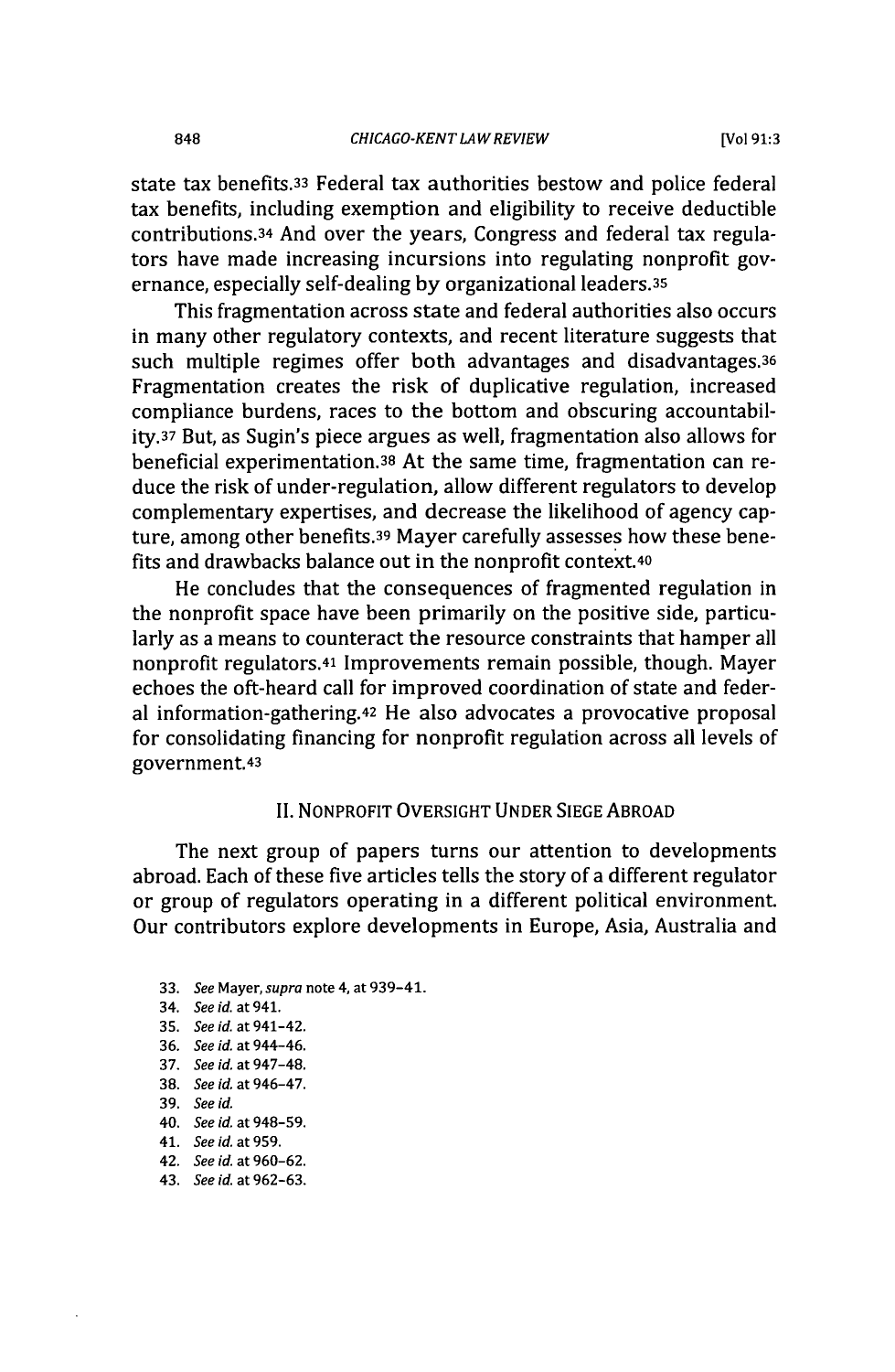Canada. Yet, a number of strikingly similar themes run between them, and also relate back to the U.S.-focused articles.

We begin in England and Wales, with Debra Morris' article on the Charity Commission for England and Wales.44 Long an example to the world of well-resourced, careful, and effective regulation, the Charity Commission has recently come under intense scrutiny and pressure, financial as well as substantive. The focus on the Commission began as part of required reviews of its performance under the Charities Act of **2006,** a major piece of charitable legislation.45 It intensified soon after, due to a series of perceived Commission missteps. Critics challenged the Commission's effectiveness on grounds that it did too little to combat the major tax evasion scheme perpetrated through the charitable Cup Trust and the abuse of charities **by** terrorist organizations.46 The Commission's independence and legitimacy was also undermined **by** claims it challenged actions **by** charities with political leanings opposed to policies of the conservative government.47 This long and widely admired nonprofit regulator found itself in unfamiliar territory.

Morris reports a curious mix of responses to the critiques levied at the Commission. On the one hand, the Commission experienced a devastating loss of funding reminiscent of the IRS' post-scandal experience; its budget, along with other government functions, has been slashed **by** nearly half in less than a decade.48 On the other hand, Parliament has passed new legislation that grants the Commission increased powers and new remedies; it only awaits Royal assent.49 While the Commission no doubt welcomes greater enhanced enforcement authority, Morris makes clear it will be difficult for it to make progress without greater resources.so

One controversial way to bridge this funding gap is self-funding **by** the nonprofit sector. The Commission has said it will need to explore imposing fees on regulated charities, and a survey suggested the general public supports such a move.<sup>51</sup> Charities themselves, however, are understandably anxious about how such a step will impact both their

- 46. See id. at **968-71.**
- 47. See id. at **971-77.**
- 48. See id. at **966.**
- 49. See id at **979-80.**
- **50.** See id. at **982-83.**
- **51.** See id. at **982-84.**

<sup>44.</sup> See Debra Morris, The Charity Commission for England and Wales: **A** Fine Example or Another Fine Mess?, **91** CHI.-KENTL. REV. **965 (2016).**

<sup>45.</sup> See id. at **966.**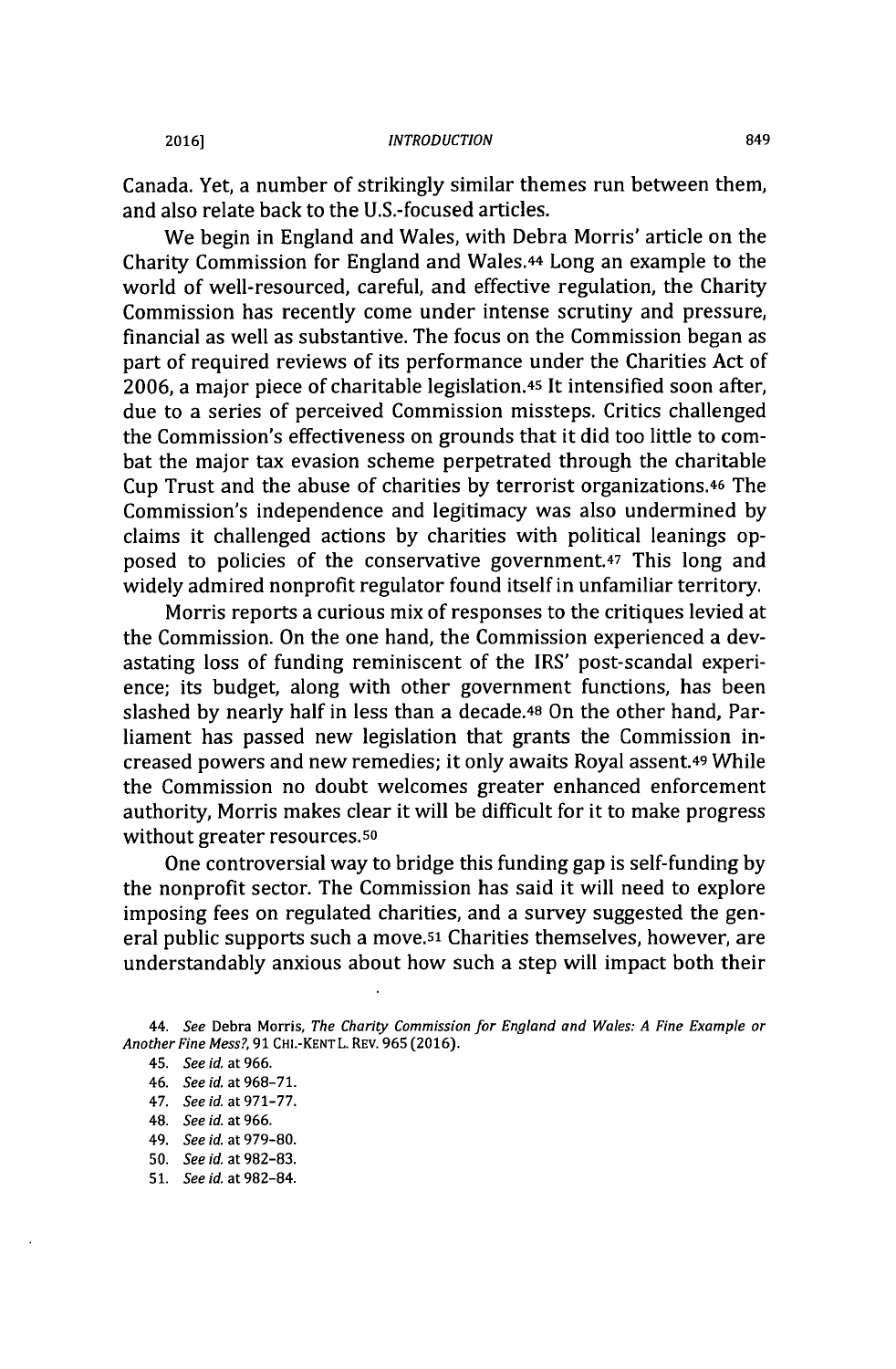own financial bottom lines and the independence of the Commission.52 Although she believes it will be some time before the funding question is resolved, Morris sees signs of progress. She ends her article on the hopeful note that the Commission is "proving its resilience and soldiering on."ss

Oonagh Breen turns our attention to attempts at regional nonprofit regulation **by** the European Union.54 She offers two very different stories. The first details the struggle, and ultimate failure, to adopt European-level foundation legislation. The second describes the complex relationship between the **EU,** the nonprofit community, and international efforts to prevent the use of nonprofit organizations in financing terrorism. Neither is an unqualified success story, but both experiences teach valuable lessons in regulatory strategy and design.

The effort to develop a European foundation statute began in response to concerns that the lack of uniformity in foundation law introduced unnecessary financial burdens on European nonprofits and frustrated cross-border philanthropy.5s The lack of a treaty basis for the **EU** to regulate nonprofit organizations directly, however, meant that any such regulation would have to achieve unanimous consent from all **28** member nations.56 **A** raft of controversies quickly emerged.57 The challenge of finding a single statute that would appeal to and function within the wide variety of legal systems and charitable cultures in each member state ultimately proved too much.58 The European Foundation Statute was dropped from the legislative agenda, and the problems it was meant to fix remain unremedied.59

Breen's second case study, of the European Union's engagement with the Financial Action Task Force (FATF) on revising its provisions on nonprofits, moves from hard to soft law. The FATF is an intergovernmental body dedicated to combatting the funding of terrorist groups.60 As part of its efforts to prevent terrorist entities from abus-

**<sup>52.</sup>** See id. at 984-87.

**<sup>53.</sup> Id.** at **988,**

*<sup>54.</sup>* See **Oonagh B. Breen,** European Non-profit Oversight: The Case for Regulating from the Outside *In,* **91** CHI.-KENT L. REv. **991 (2016).**

**<sup>55.</sup>** See id. at 996-97.

**<sup>56.</sup>** See id. at 993-95.

**<sup>57.</sup>** See id. at **998-1002** (describing debates over the definition of "public benefit purpose," the tax implications of European foundation status, and even the use of the "foundation" concept itself).

**<sup>58.</sup>** See id.

**<sup>59.</sup>** See id. at **1002-03.**

**<sup>60.</sup>** See id. at 1004.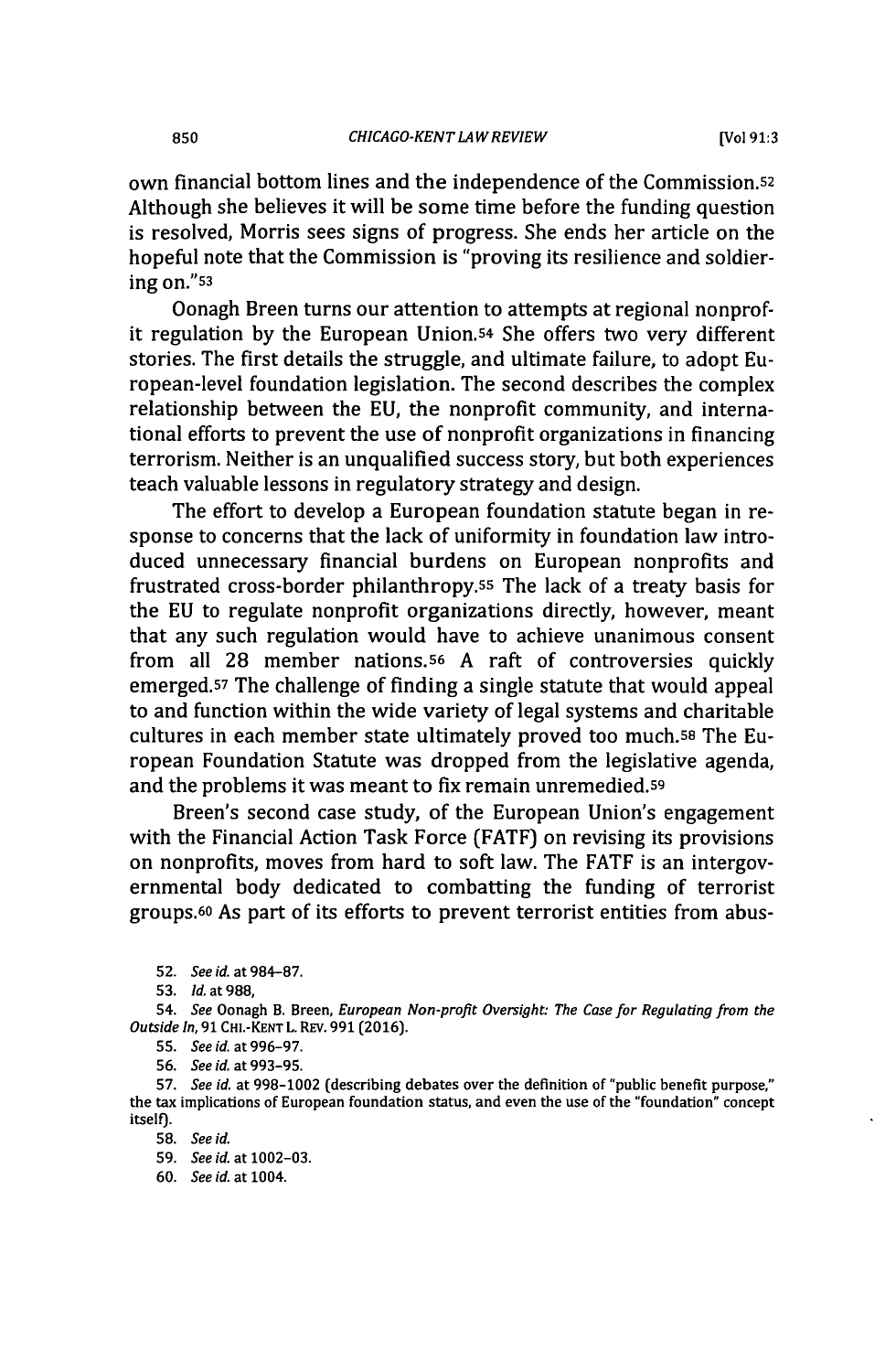ing or inventing nonprofit organizations as conduits for terrorist *fi*nancing, the FATF issued a series of recommendations and best practices for member governments, including the **EU,** to **follow.61** The nonprofit sector respects the importance of the FATF's mandate, but found its early efforts in the nonprofit sphere overly restrictive and, at times, counterproductive.62

As a regional member of the FATF, the **EU** is responsible for complying with its recommendations, including those relevant to nonprofits.63 But its early efforts to develop a code of conduct and other guidance failed-in no small part due to the EU's lack of engagement with the sector.<sup>64</sup> In contrast, the FATF itself began to engage the nonprofit sector with a consultation in **2013.65** This road was not altogether smooth, and in a recent misstep the FATF failed to seek wideranging comments on its March 2015 report.<sup>6</sup>6 In a striking turnaround, however, the **EU** appears to have learned the engagement lesson. The **EU** Commission leaked the report to nonprofits for their review.67

Breen is cautiously optimistic that challenges to regulators from the nonprofit sector itself can result in positive change.68 EU-level direct nonprofit legislation is unlikely to get past the structural impediments that stand in its way. But, collaboratively-developed soft law may represent an alternative paradigm for better regulation of European nonprofits.69

In his presentation at the live symposium, Mark Sidel explored a very different set of examples of how governments may regulate the nonprofit space-frustrating the growth of civil society in disturbing ways.70 After noting the phenomenon of the narrowing space for civil society in China and elsewhere, his review tracked developments in nonprofit regulation across five diverse Asian countries. Many of these nations are increasing the engagement of national security regulators

- **61. See** *id. at* 1004-05.
- **62. See id. at 1005-08.**
- **63. See id. at 1010.**
- **64. See id. at** 1010-12.
- **65.** *See id.* at **1012.**
- **66. See** *id.* **at** 1012-15.
- **67.** *See id. at* **1015-16.**
- **68.** *See id. at* **1016-19.**
- **69.** *See id.* at **1019-20.**

**70.** *See* Mark Sidel, *The Reorientation and Securitization ofNonprofit Oversight in Asia* (Univ. of Wis. Law Sch., Working Paper, **2016).**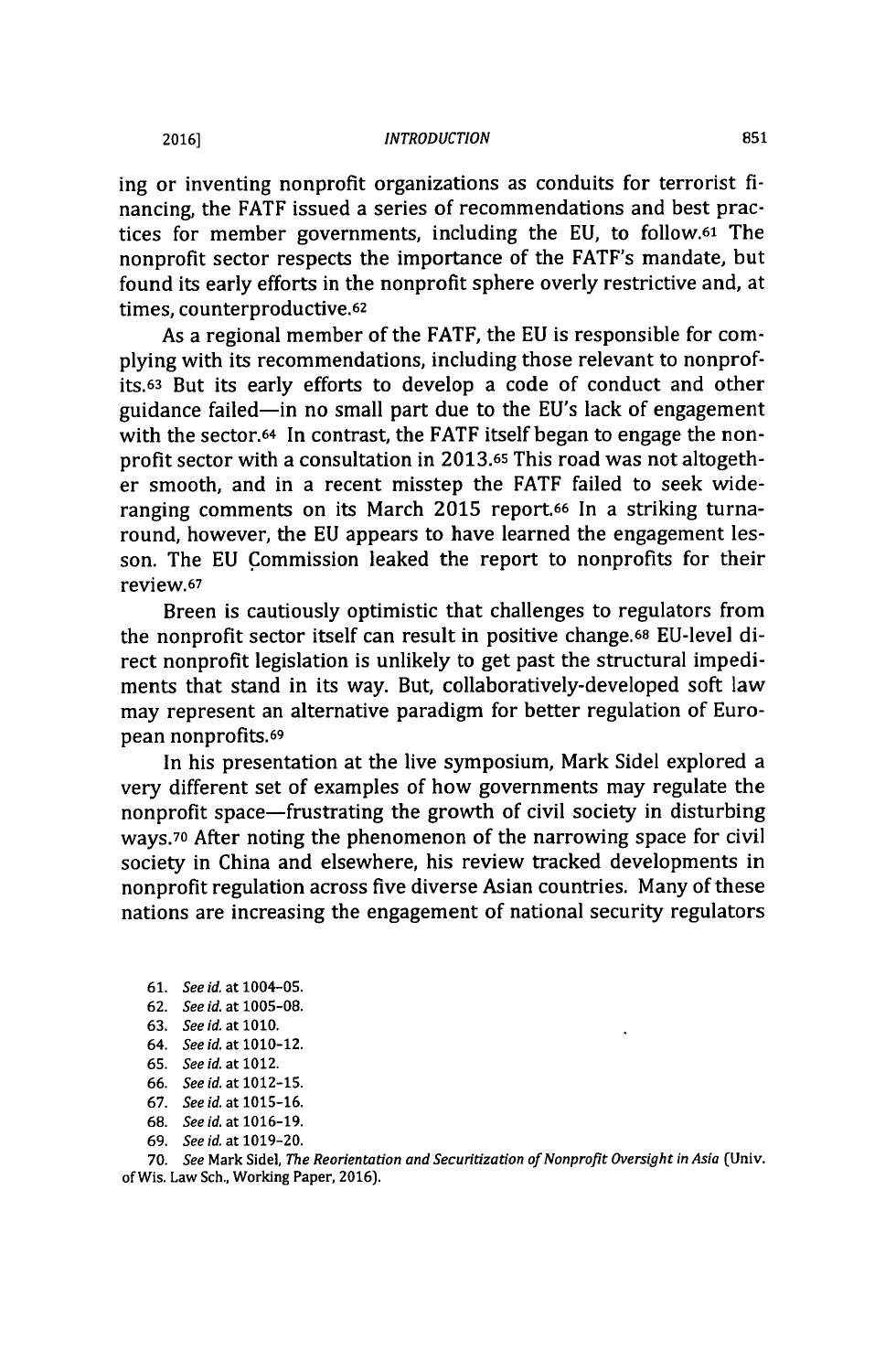in charity oversight, with the goals of tamping down dissent and limiting the role of domestic and foreign organizations and foreign funding. **A** few, however, offer bright spots in an otherwise sobering report, and suggest models for reform.

Sidel first, and most extensively, discussed the situation in China. Under its system of "differentiated management," China has for decades more intensely regulated domestic advocacy and foreign nonprofits of all stripes than it has domestic social service organizations.71 Authorities perceive the latter posing little threat, while they suspect the former may be seeding political transformation.72 Official attention to these particular charities grew following the "color revolutions" of the early 2000s, and further increased after the Xi Jinping government took office in 2012. It culminated in 2014 when authority over foreign NGOs and foundations was proposed to be moved from the Ministry of Civil Affairs to the more powerful Ministry of Public Security. The Ministry of Public Security quickly drafted a new and **highly** restrictive law to regulate foreign nonprofits, usurping the Ministry of Civil Affairs' authority over one of the most controversial slices of the Chinese nonprofit pie. This swift and clear move to securitize nonprofit regulation in China generated fierce opposition from the sector at home and abroad. The ultimate fate of this legislation was unknown until it passed just before this issue went to print, and delayed publication of Professor Sidel's article will allow him to explore this new development in greater detail.<sup>73</sup>

Sidel's presentation also compared and contrasted Chinese developments with those in a variety of other Asian nations. Vietnam, also a one-party state with concerns about outside groups agitating for political change, has taken a more balanced approach. The security service plays an important role in nonprofit regulation, but does so in collaboration with an intermediary group, the Vietnam Union of Friendship Organizations, which manages most contact with foreign **NGOs.74** Sidel expressed regret that China declined to follow this example.

**<sup>71.</sup>** See, e.g., Mark Sidel, The Shifting Balance of Philanthropic Regulation in China, in PHILANTHROPY FOR HEALTH IN CHINA (Jennifer Ryan et al. eds., 2014) for more information on the Chinese system of nonprofit regulation.

*<sup>72.</sup>* See *id.*

*<sup>73.</sup>* See **Edward Wong,** Clampdown in China Restricts **7,000** Foreign Organizations, **N.Y. TIMES,** Apr. **28, 2016,** at **Al.**

<sup>74.</sup> For information on the Vietnam Union of Friendship Organizations, see *COMINGO, VUFO and PACCOM,* **VUFO-NGO** RESOURCE CTR., http://www.ngocentre.org.vn/content/comingo-vufoand-paccom (last visited May **25, 2016).**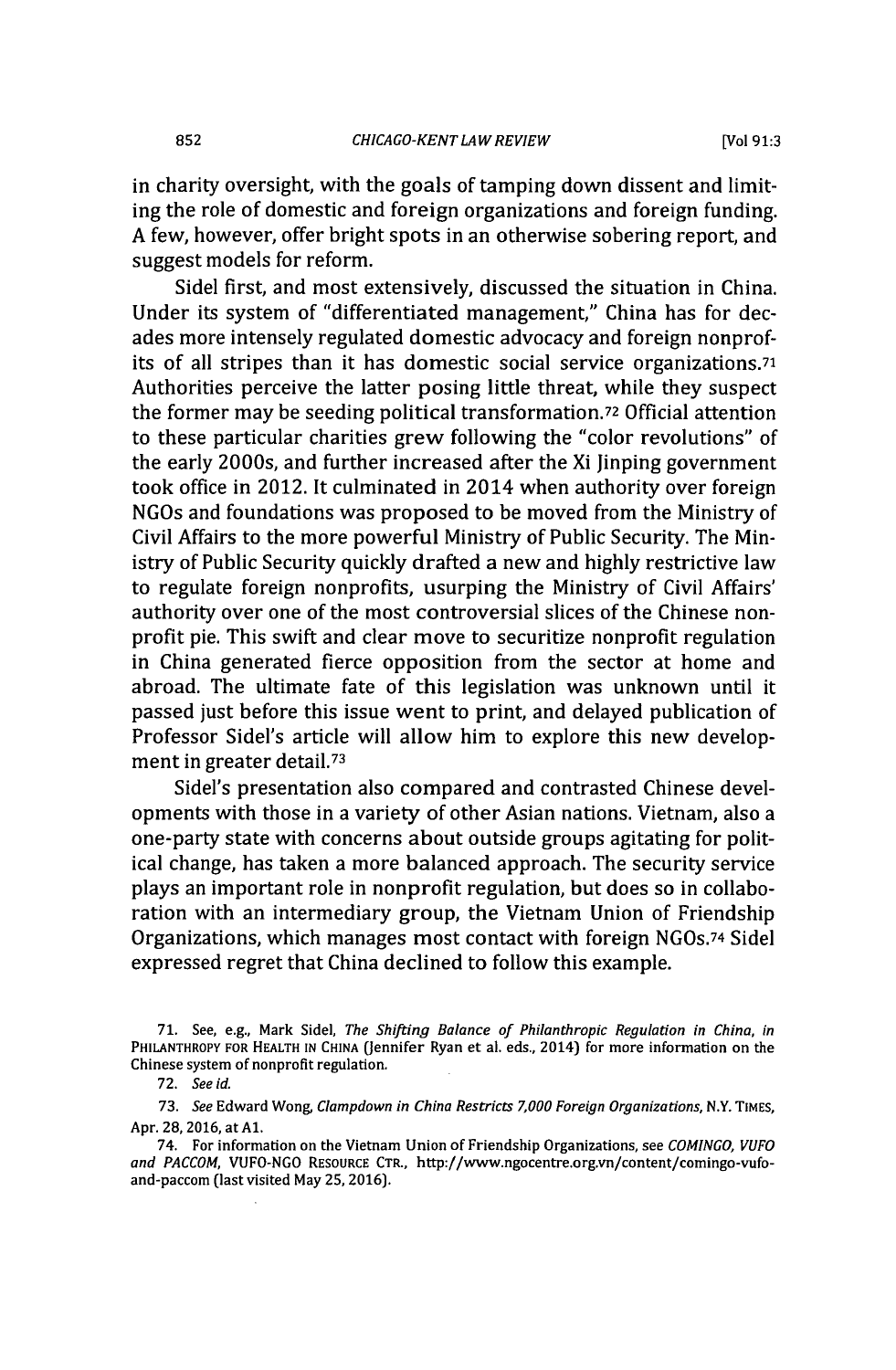#### **INTRODUCTION 2016]1 853**

India provides very different points of comparison. The longstanding and vibrant nonprofit community there has come under increasing scrutiny, often in the name of counter-terrorist initiatives similar to those addressed **by** Professor Breen. Since 2014, this "hardening" of nonprofit oversight has intensified, with the removal of thousands of groups from the register of NGOs permitted to receive foreign funds, challenges to Greenpeace in India, and the freezing of Ford Foundation funds.75 Greenpeace won relief in court and Ford negotiated for access to its funds and the capacity to continue making grants, and the trend in India is not toward full securitization.76 Yet, Sidel reported that formerly passive regulators are being pushed to stronger efforts, particularly since the start of the Modi administration.

Recent changes in Pakistan and Cambodia more closely mirror those in China. Pakistan shifted nonprofit oversight to more securityminded regulatorS77 and Cambodia adopted new and **highly** restrictive nonprofit legislation.78 The many stories Sidel offered combine to powerfully argue there is a trend toward securitization of nonprofit regulation in Asia. This trend challenges traditional nonprofit regulation, and undermines the sector's ability to enhance civil society. But it is not unopposed, and it is the subject of fierce debate in a number of Asian countries.

Myles McGregor-Lowndes' article recounts the travails of the Australian Charities and Not-for-Profits Commission **(ACNC).79** In a shock-

**79.** See Myles McGregor-Lowndes, Australia **-** 7wo Political Narratives and One Charity Regulator Caught in the Middle, **91** CHI.-KENT L. REV. **1021 (2016).**

**<sup>75.</sup>** *See, e.g.,* Vaishnavi Chandrashekhar, India Crackdown? Ford Foundation Latest Foreign **NGO** *Slapped by* Delhi, **CHRISTIAN SCi.** MONITOR (May 4, 2015), http://www.csmonitor.com/World/Asia-South-Central/2015/0504/ndia-crackdown-Ford-Foundation-latest-foreign-NGO-slapped-by-Delhi; Foreign Funding: Modi Government Cancels Licences of over **10,000** NGOs, **ECON.** TIMES (July 22, 2015, 2:21 PM), http://articles.economictimes.indiatimes.com/2015-07-22/news/64725606\_1\_foreigncontribution-fcra-home-ministry.

**<sup>76.</sup>** See Press Release, Greenpeace, Delhi High Court Orders MHA to Allow Access to Greenpeace India's Domestic Accounts (May **26, 2015),** http://www.greenpeace.org/india/en/Press/Delhi-High-court-orders-MHA-to-allow-access-t Greenpeace-Indias-domestic-accounts/; Bharti Jain, Ford Foundation-govt Stand-off Ends as **NGO** Agrees to Come Under Fema, **TIMES** OF **INDIA** (July **16,** 2015, **3:23** AM), http://timesofindia.indiatimes.com/india/Ford-Foundation-govt-stand-off-ends-as-NGO-agreesto-come-under-Fema/articleshow/48092013.cms.

**<sup>77.</sup>** See Pakistan: Withdraw Repressive New **NGO** Rules, **HUMAN** RIGHTS WATCH (Oct. **6, 2015),** https://www.hrw.org/news/2015/10/06/pakistan-withdraw-repressive-new-ngo-rules (reporting the shift of authority to the more security minded Ministry of Interior).

**<sup>78.</sup>** See MARK **SIDEL & DAVID** MOORE, INTL CTR. FOR NOT-FOR-PROFIT LAw, THE LAW **AFFECTING** CIVIL **SOCIETY IN** ASIA: **DEVELOPMENTS &** CHALLENGES FOR NONPROFIT **&** CIVIL **SOCIETY ORGANIZATIONS (2015).**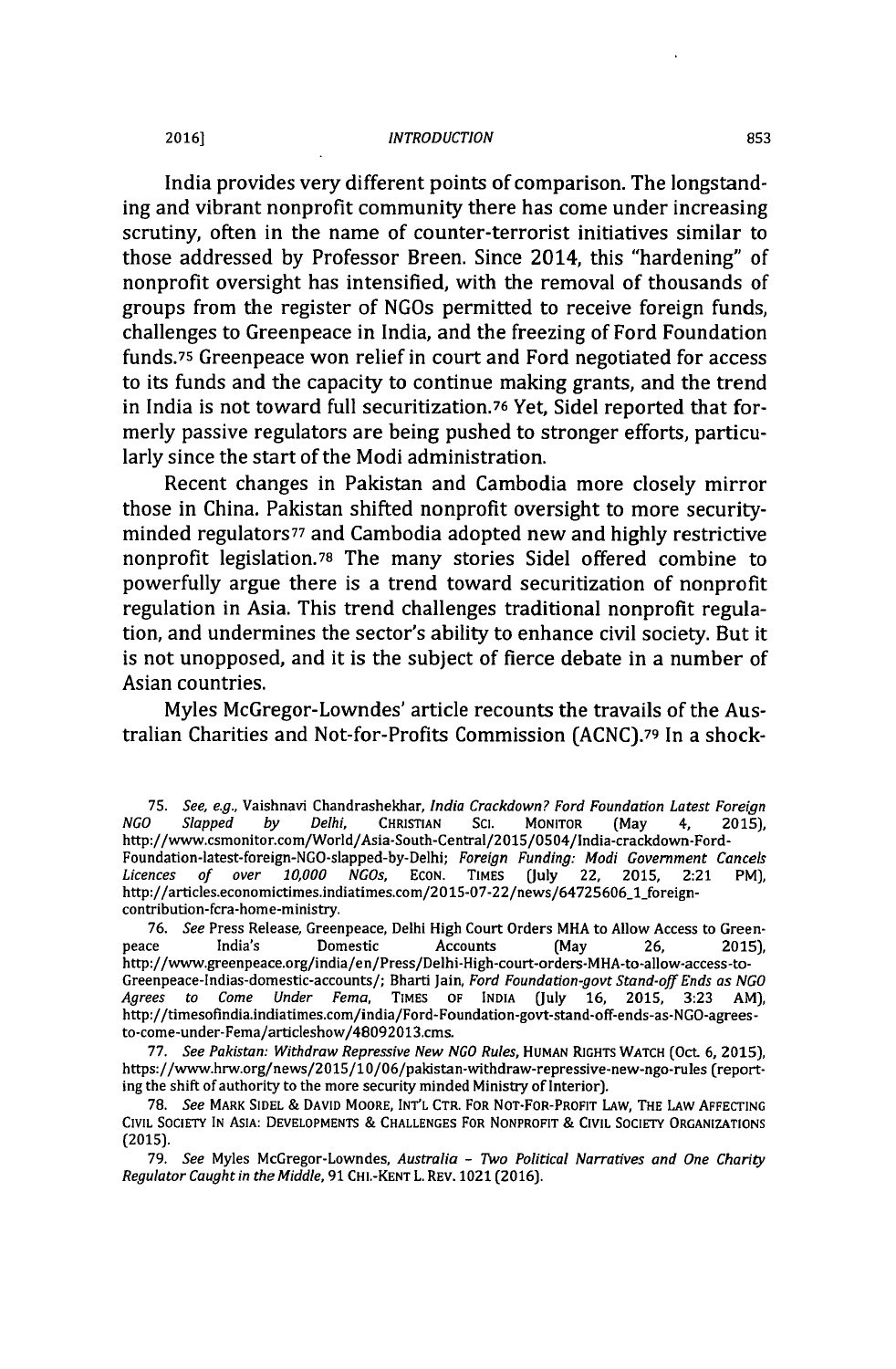ing turnabout fueled **by** a change of government, the agency was slated for abolition just two years after its creation.<sup>80</sup>Even more confounding, as McGregor-Lowndes explains, both sides of the debate defended their actions as necessary to reduce "red tape" burdens on charities.81 This argument was attractive to conservative voices seeking to diminish government involvement, and also to those seeking reform and streamlining of charity regulation **by** moving its nexus from the various states to the federal level. It was on this basis that in 2010 the Labor government proposed a scoping study for a one-stop national charity agency and later introduced the 2012 bill creating the **ACNC.82** The then-opposition argued that the measure would be self-defeating, **by** adding to charities' regulatory burdens more generally, and thereby improvidently expanding government.83 The bill passed over these objections and the **ACNC** began operations.

Then, in September **2013,** a new coalition government came to power. Calls were raised to shutter the infant agency in line with coalition's general goal of reducing national-level legislation and government involvement in the economy and the lives of private citizens.84 **By** March 2014, a bill had been introduced to repeal the legislation establishing the **ACNC.85** The **ACNC** staff admirably continued work despite the axe quite precipitously hanging over them, and the agency generated surprising improvements in the short and troubled period after its inception.86 The Senate passed a motion calling for withdrawal of the **ACNC** repeal bill in 2015 and relief finally came early this year, when the Minister for Social Services announced the Australian Government would no longer proceed with **it.87**

McGregor-Lowndes relates this strange tale, but also exposes the flaw that lies at its heart. Empirical research across many contexts strongly and uniformly demonstrates that perceptions of red tape burdens are much stronger than their reality.88 In the Australian nonprofit experience in particular, McGregor-Lowndes and Christine Ryan have shown that the red tape burdening charities there arises from detailed

**80.** *See id. at* **1021. 81.** *See id. at* **1021-22. 82.** *See id. at* **1028-30. 83.** *See id. at* **1030-3 1. 84.** *See id* **at 1037-39. 85.** *See id. at 1038.* **86.** *See id.* **at 1034-37 87.** *See id.* **at 1043. 88.** *See id. at* **1031-34.**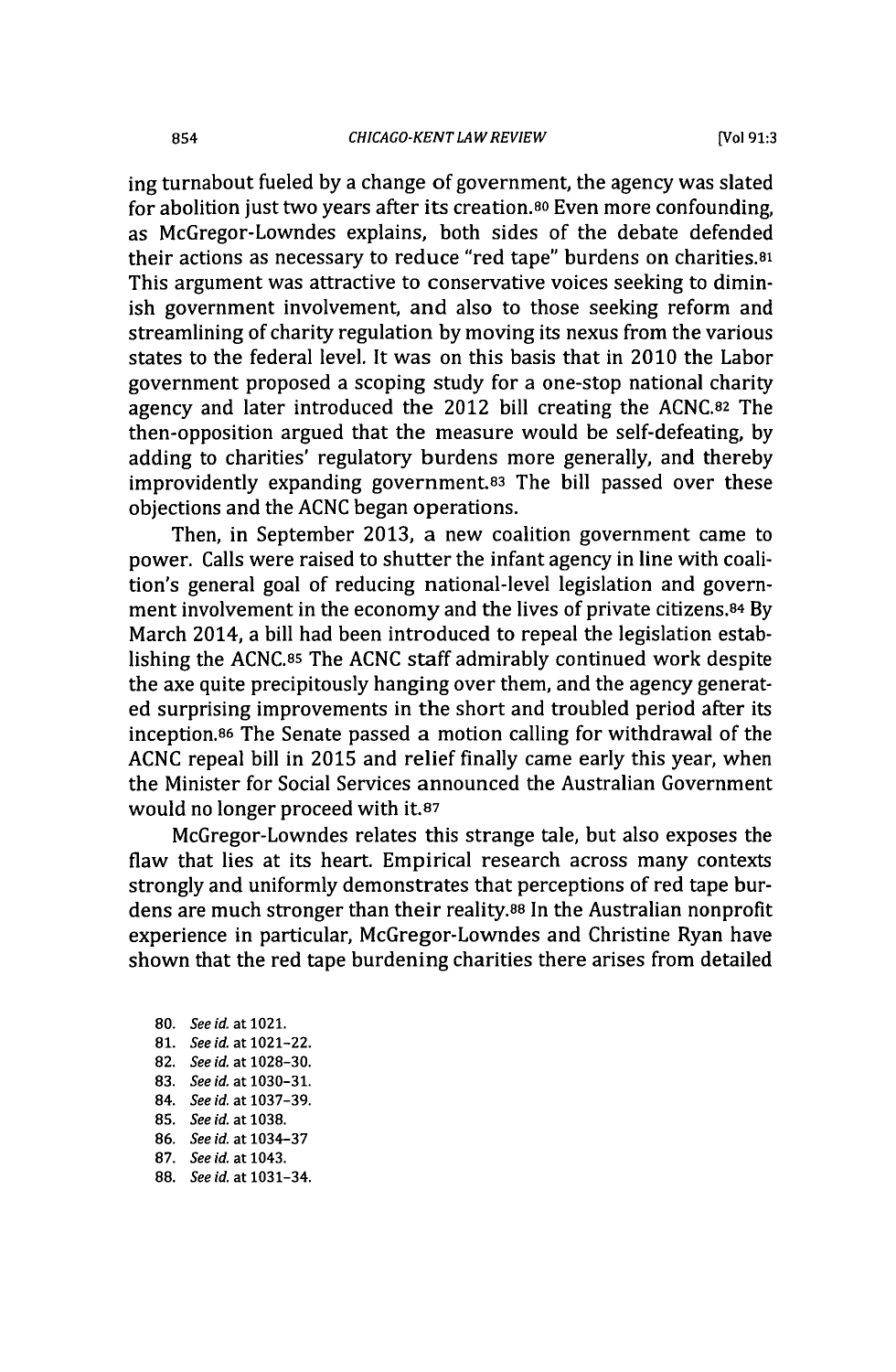#### *INTRODUCTION* **2016] 855**

and repetitive applications for state-level grants.8<sup>9</sup>The **ACNC** plays no part in these state grant application processes, so neither creating it as a national regulator nor removing it from this role would ease the real red tape burden borne **by** Australian charities. Perhaps the current reprieve will allow **ACNC** to convene the various state authorities needed to address these and other more trenchant concerns. As McGregor-Lowndes insightfully concludes, "it is yet to be confirmed whether this period will be seen **by** history as [the ACNC's] prolonged death throes or a baptism **by** fire from which it emerges with toughened character and resolve."9o

In the symposium's final article, Adam Parachin recounts the story of a damaging scandal just barely avoided.91 In 2012, the Canada Revenue Agency received earmarked funds in the federal budget to conduct audits of charities' political advocacy activities.92 This move generated significant controversy, including claims that the agency was acting for political purposes and targeting environmental charities.93 When the October **2015** election replaced the conservative government, priorities in the charity regulation area shifted as well. Justin Trudeau's Liberal administration will not pursue further audits and instead has pledged to clarify and reform the law relating to charities' political activity.94 Parachin declines to comment on the merit of the audits or the allegations of bias they spurred, as details of the audits and their results have not yet been made public.95 Instead, he asks more abstract jurisprudential and policy questions. Does the "political purposes" doctrine, which remains a matter of public debate despite the change of administration, inject corrupting ideals into Canadian charity law? And, if so, what can be done to limit this effect?

Parachin begins his analysis with the case of *McGovern v. Attorney General,* which held that a trust is not charitable if it includes a direct and principal purpose "to further the interests of a particular political party" or "to procure changes in the laws" or policies domestically or abroad.96 He argues that this doctrine has become intertwined with

**90.** *Id. at* 1044-45.

- **93.** *See id.* at 1048-49.
- *94. See id.* at **1055.**
- **95.** *See id.* at 1048.
- *96. Id. at* **1057-58.**

**<sup>89.</sup>** *See id* at **1032.**

**<sup>91.</sup>** *See* Adam Parachin, Reforming the Regulation of Political Advocacy *by* Charities: From *Charity Under Siege to Charity Under Rescue?,* **91** CH.-KENT L. REV. 1047 **(2016).**

**<sup>92.</sup>** *See id. at* 1049.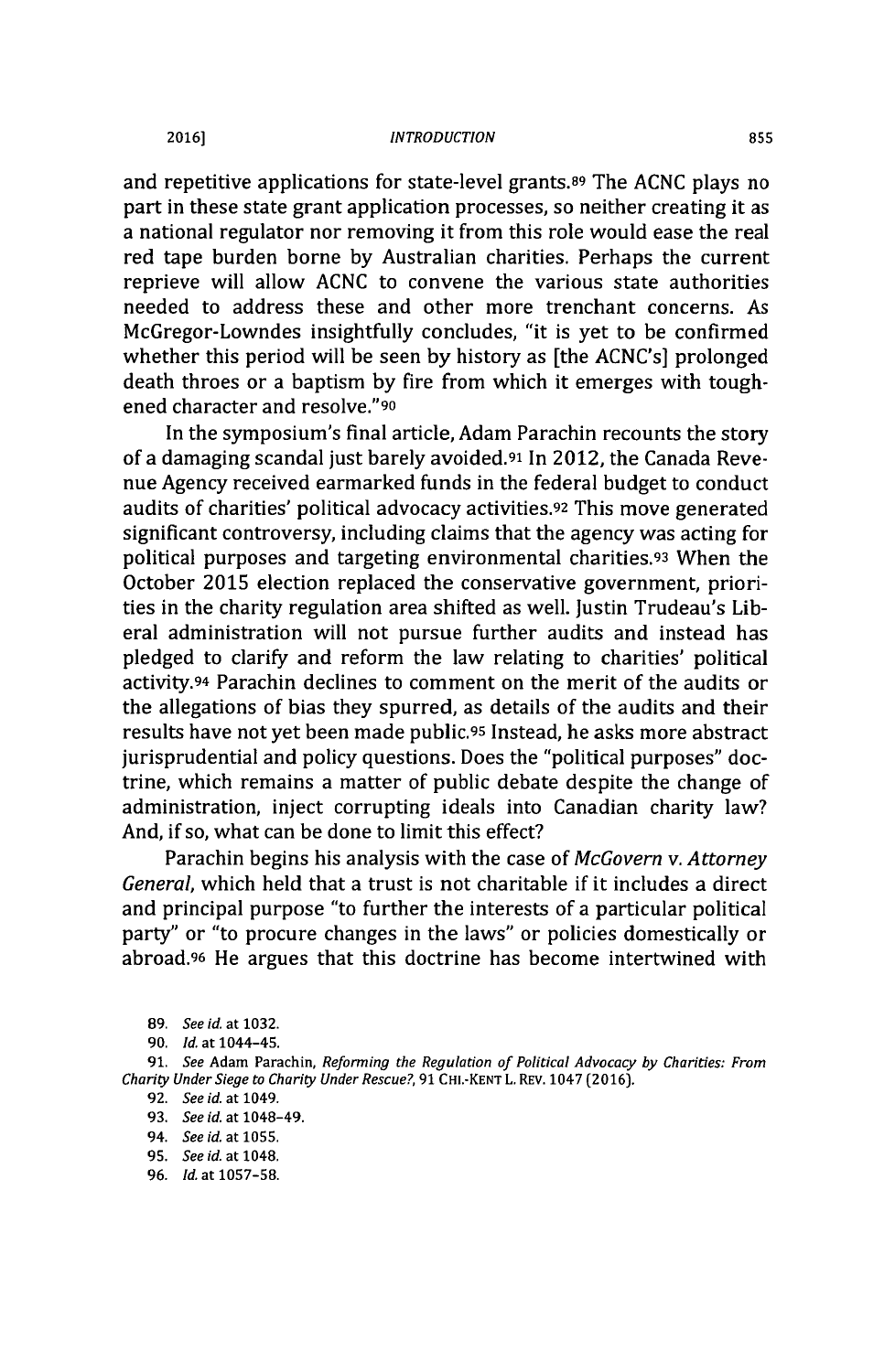three problematic misconceptions about charity law, which reform efforts should avoid perpetuating. Parachin asserts that charities' political activities should not be policed as a means to rationing tax expenditures.<sup>97</sup> Nor does he believe the standard economic account of charities as a response to market and government failures sheds much light on the proper application of the charity/politics distinction.98 Finally, he forcefully argues against grounding the distinction on a need for neutrality.99

In place of these current (but, in his view, misguided) touchstones, Parachin proposes three alternatives. As the doctrine is modernized, courts and regulators would do well to remember the "innovative capacity of charities as thought leaders."100 Charities can make unique and important contributions to political discourse that should not be silenced. Further, Parachin argues that the attempt to separate charity and politics is, on some level, doomed to failure. As his arguments regarding neutrality suggest, charity is always about pursuing some conception of the good-over other, conflicting conceptions. Charitable appeals will always contain messages that are caught up in this idea of what is good and valuable.101 Ultimately, Parachin argues that the key to the charity/politics distinction lies in retaining the space and difference not between charity and politics, but between charity and *government.10<sup>2</sup>*It is charity not being government, doing government and becoming too involved with government, that should be guarded against. This focus will allow much political advocacy **by** charities to survive, as Parachin asserts it should.

#### III. PARALLELS, **LESSONS AND WARNINGS**

Despite the diverse national and regional stories these articles tell, major cross-cutting themes emerge from the symposium as a whole. These themes generate lessons for those observing the increasing challenges faced **by** nonprofit regulators around the globe, and for regulators themselves.

The first is institutional competence. In every context studied, the expertise and resources of nonprofit regulators matters greatly. Mayer

**97.** *See id. at* **1059-60. 98.** *See id. at* **1061-62. 99.** *See id. at* **1062-70. 100. Id.** at **1070. 101.** *See id. at* **1071-74.** 102. *See id. at* **1074-77.**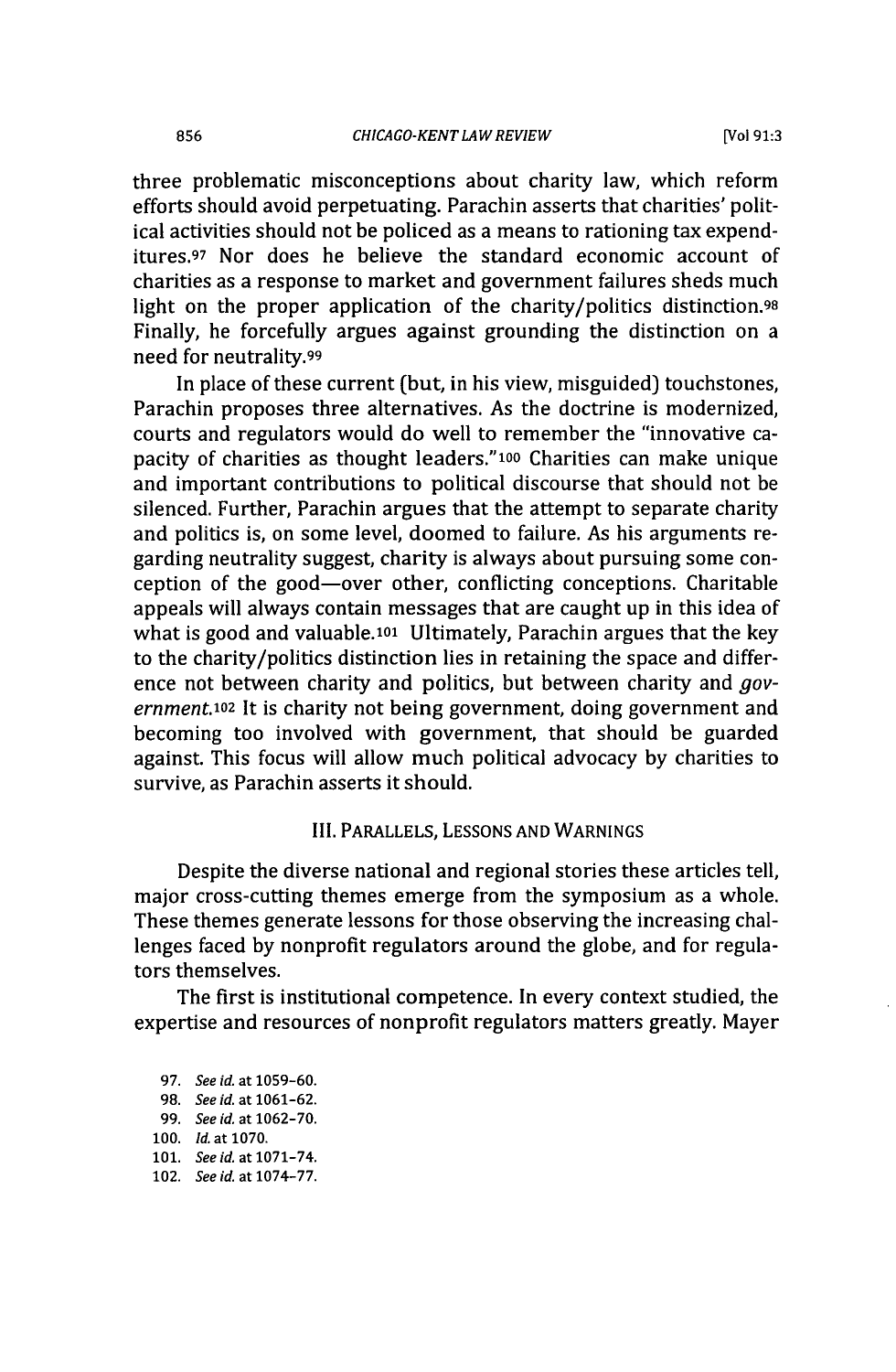#### *INTRODUCTION* **2016] 857**

takes on these issues at the conceptual level, considering the capacity of state and federal regulators to achieve the objectives set for them **by** state and federal law. Sugin, too, steps back-considering the purposes of state nonprofit regulation and whether they suit the role of cleaning up campaign finance.

For many of our other authors, the question is more pragmatic. Brody and Owens expose the massive change in the work that federal tax regulators can produce when stripped of financial and human resources in response to a scandal. McGregor-Lowndes recounts the effects of even more dramatic swings in staffing and funding at the **ACNC.** Morris warns of a similar dynamic taking hold at the storied Charity Commission, and Parachin describes its sobering near miss in Canada. These articles also remind us that even if budgets and headcounts are not ultimately slashed, the sense of insecurity created **by** attacks on regulators saps their capacity to guide and police the sector.

The contributions to this symposium further demonstrate that assets and experience alone will not ensure regulators' effectiveness and ability to withstand attacks. The larger government context into which they fit is just as important. Sugin's consideration of a role for states in regulating dark money responds to the hard truth that federal regulation has become incapacitated. Breen's cautious optimism for soft law to make gains in regulating the **EU** nonprofit sector similarly takes on board the reality that forging unanimity across **28** member states to enact hard law is nearly impossible. Perhaps most dramatically, Sidel's review of developments in Asia shows how autocratic regimes can absorb nonprofit regulation into a security apparatus, massively changing its orientation and effects on the sector. Where and how nonprofit regulators fit within the larger governmental and political structure of which they are a part will often be determinative.

Relatedly, the second theme running through this set of articles is the impossibility of placing charity and the politics in neat and mutual**ly** exclusive silos. Connections between nonprofits and politics create serious risks and sometimes inflict grave damage. The IRS scandal that Brody and Owens and Sugin describe has seriously wounded its nonprofit regulatory arm, causing harm the extent of which may not be known for years to come. Perceived political bias likewise threatens the legitimacy of **UK** regulators. In Australia, McGregor-Lowndes depicts a nonprofit regulator in its infancy caught in a hail of crossfire over the size of the national government.